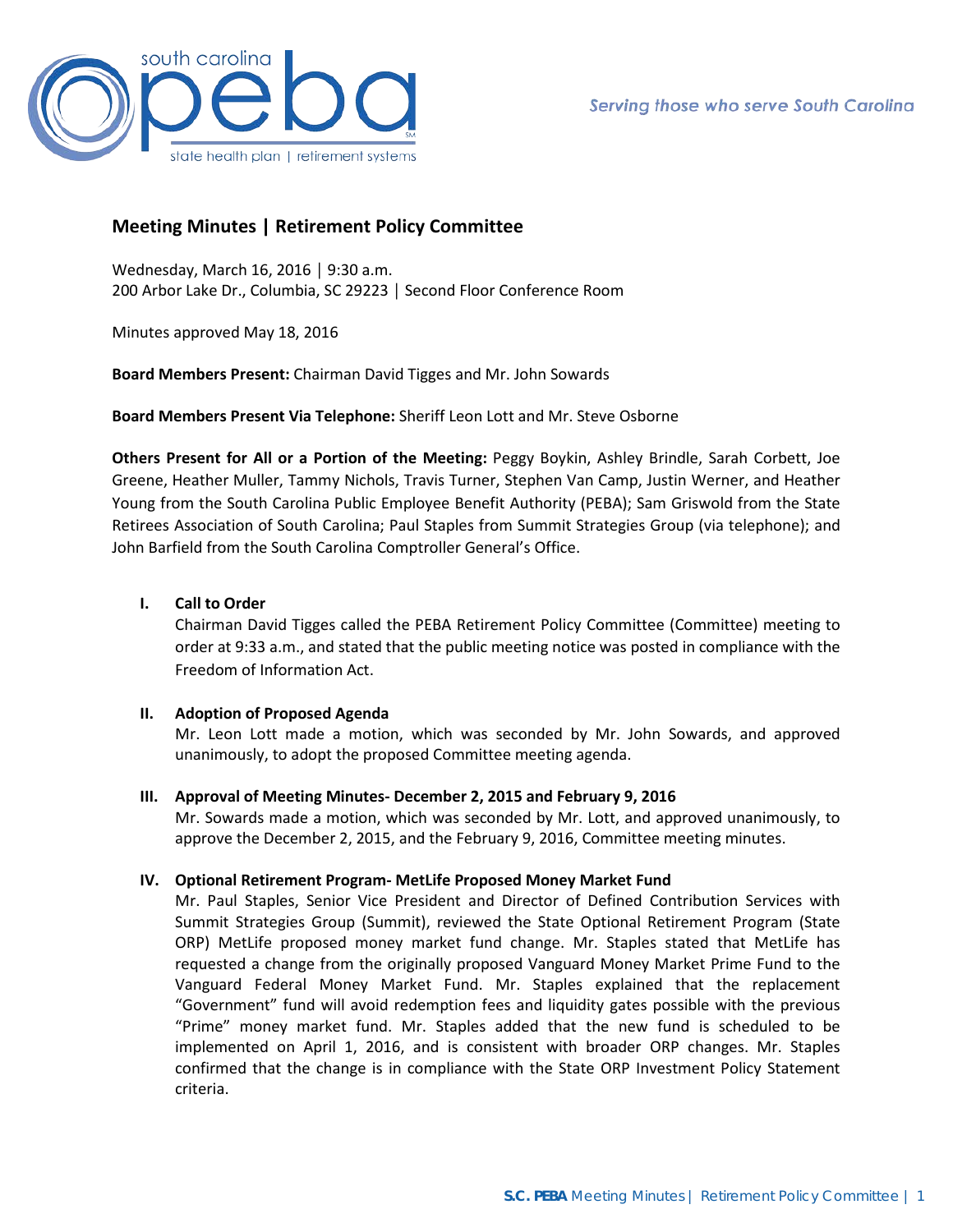Mr. Lott made a motion, which was seconded by Mr. Sowards, and approved unanimously, to approve the proposed MetLife Money Market Fund change from the Vanguard Money Market Prime Fund to the Vanguard Federal Money Market Fund.

#### **V. 2016 Experience Study**

Ms. Peggy Boykin, Executive Director, stated that the 2016 Experience Study was received as information at the February 18, 2016, Board meeting. Ms. Boykin reminded the Committee that the General Assembly determines the Retirement Systems actuarial rate of return, and advised that there are currently two bills in the General Assembly that provide different avenues for addressing the rate of return. S675 states that if the General Assembly does not establish the rate of return, then PEBA, along with the approval of the State Fiscal Accountability Authority (SFAA), will adjust the rate of return. H5007 states that if the General Assembly does not address the rate of return, SFAA will have the authority to establish the rate of return. Ms. Boykin stated that PEBA is deferring action on the additional actuarial assumptions within PEBA's authority until action is taken on the rate of return.

Ms. Boykin advised the Committee that SFAA will hold a special meeting to review the 2016 Experience study, the 2015 Actuarial Valuations, and funding issues in regards to PEBA and the South Carolina Retirement Systems Investment Commission (RSIC) on April 19, 2016.

Ms. Boykin reminded the Committee that based on the 2015 Actuarial Valuations, the Board approved and adopted a recommendation that would increase the employer and employee contribution rates for The South Carolina Retirement System (SCRS), by the required minimum three basis points effective July 1, 2017, to maintain a 30-year funding period. Ms. Boykin stated that the recommendation was made with the caveat that it could be amended after the completion of the Experience Study and the accompanying recommendations provided by Gabriel, Roeder, Smith & Company. Ms. Boykin reported that historically, contribution increases become effective two years after the date of the actuarial valuations. Ms. Boykin explained that the reason for the two-year delay is to allow participating employers time to incorporate the contribution increase requirements into their budgeting process.

Ms. Boykin stated that the Governor's version of the fiscal year 2017 budget includes funding for the one-half percent contribution increase that will be required to absorb the investment losses from fiscal year 2015, and would be effective July 1, 2016.

Mr. Travis Turner, Chief Financial Officer, provided a summary of the 2016 Experience Study, and the implications of the accompanying actuarial assumption changes. Ms. Boykin pointed out that if the rate of return does not exceed 7.50 percent over the next five years, the ultimate contribution rate resulting from the underperformance of fiscal year 2015, would be 11.54 percent for the employer, and 8.64 percent for the employee in fiscal year 2022, which equals a one-half percent increase in the contribution rate. Ms. Boykin stated that the Committee must decide if it would be more beneficial to increase the employer and employee contribution rates for SCRS by the required minimum three basis points, or to raise the contribution rate by onehalf percent to absorb the investment losses from fiscal year 2015. Ms. Boykin added that an additional employer and employee contribution increase of between two and three percent would be needed to fully recognize the results of the recommendations from the Experience Study, and the investment performance through January 2016.